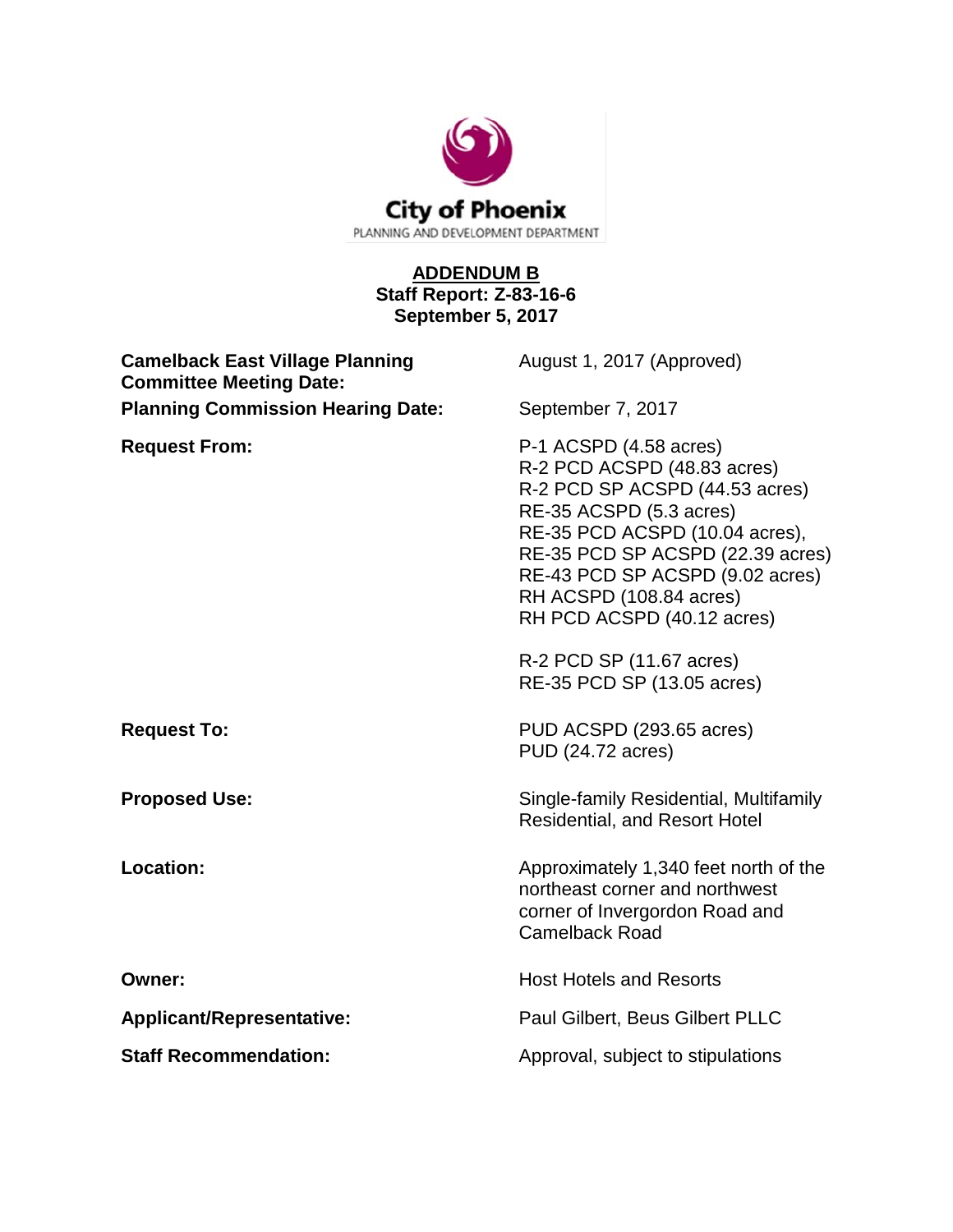Addendum B to the Staff Report Z-83-16-6 September 5, 2017 Page 2 of 5

The applicant is proposing additional standards and restrictions in the PUD. These additions are the result of discussions the applicant has had with surrounding property owners. The changes focus on further restricting uses within the PUD's Resort Periphery land use category. Specifically, the proposed changes provide greater clarity regarding the standards associated with temporary parking and restrict the types of uses that may occur within the PUD boundary east of Invergordon Road. These changes are captured in Stipulation # 1.b through 1.g.

Another change proposed by the applicant is an increase to the side yard setback for Development Area F. This change will ensure that at a minimum, when combined with the required landscape setback, there will be a 45-foot setback between any future buildings and the south property line. This new standard is addressed in Stipulation #1.o.

After further review, the Parks and Recreation Department has requested a change to Stipulation #6 to decrease the width of the easement from 30-feet to 15-feet and to change how the trail is referenced.

Lastly, the Camelback East Village Planning Committee approved the request subject to staff's stipulations and an additional stipulation on August 1, 2017. The additional stipulation requires the applicant to install a traffic signal on Invergordon Road. Staff has consulted with the Street Transportation Department on the appropriate wording for the stipulation and it is included as new Stipulation #8.

Staff is supportive of the revised stipulations.

## **Revised Stipulations**

- 1. An updated Development Narrative for the Phoenician PUD reflecting the changes approved through this request shall be submitted to the Planning and Development Department within 30 days of City Council approval of this request. The updated Development Narrative shall be consistent with the Development Narrative date stamped July 17, 2017 as modified by the following stipulations:
	- a. Page 11, Amendments Section, 3rd Paragraph, first sentence: Delete "except for density transfers permitted and processed in accordance with Section G".
	- B. PAGE 34-35, PERMITTED USE LIST: UPDATE THE TABLE TO ADD THE FOLLOWING LANGUAGE TO THE GOLF DRIVING RANGE, MINIATURE GOLF, OUTDOOR RECREATION USES, AND SWIMMING POOLS ROWS – "(SHALL NOT BE PERMITTED EAST OF 64TH STREET/INVERGORDON ROAD)"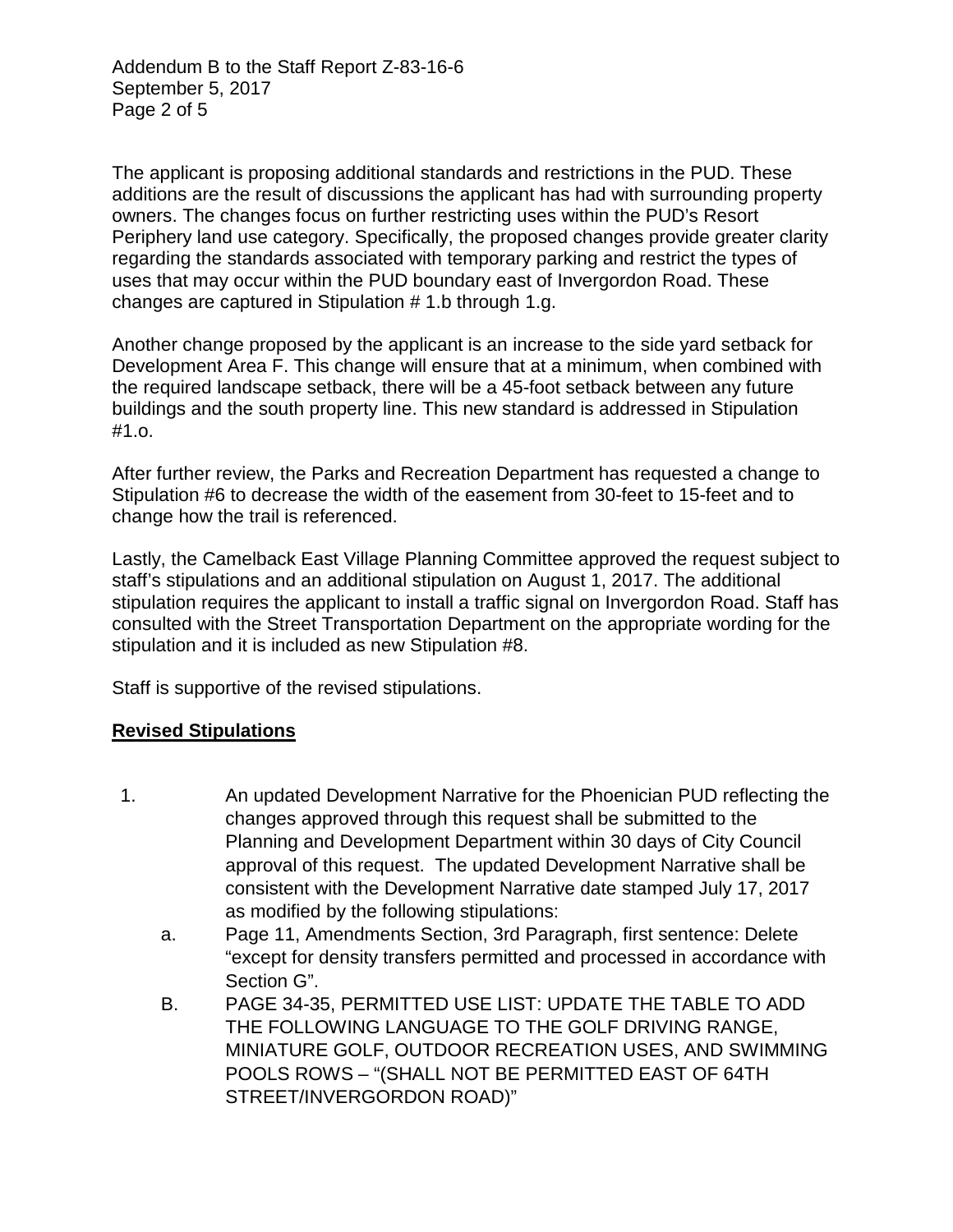Addendum B to the Staff Report Z-83-16-6 September 5, 2017 Page 3 of 5

- C. PAGE 35, PERMITTED USE LIST: UPDATE THE TABLE TO RESTRICT PARKING LOTS AND GARAGES TO ONLY THE RESORT CORE.
- D. PAGE 35, PERMITTED USE LIST: ADD A NEW ROW TO THE TABLE FOR TEMPORARY PARKING WITHIN ONLY THE RESORT CORE AND RESORT PERIPHERY THAT READS AS FOLLOWS – "PARKING, TEMPORARY, FOR PASSENGER VEHICLE PARKING OF NOT MORE THAN 48 CONSECUTIVE HOURS. INCLUDES EVENT PARKING ON THE GOLF COURSE OR DRIVING RANGE. (SHALL NOT BE PERMITTED EAST OF 64TH STREET/INVERGORDON ROAD)"
- E. PAGE 35, PERMITTED USE LIST: UPDATE THE SPECIAL EVENTS AND OUTDOOR TENTS FOR A TEMPORARY USE ROW WITH THE FOLLOWING LANGUAGE – "(SHALL NOT BE ALLOWED EAST OF 64TH STREET/INVERGORDON ROAD UNLESS FOR GOLF RELATED EVENTS)"
- F. PAGE 36, PERMITTED USE LIST: UPDATE THE WIRELESS COMMUNICATION FACILITIES AND HELISTOP FOR TEMPORARY HELICOPTER LANDINGS ROWS WITH THE FOLLOWING LANGUAGE – "(SHALL NOT BE PERMITTED EAST OF 64TH STREET/INVERGORDON ROAD)"
- G. PAGE 36, NOTE AT THE END OF PERMITTED USE LIST TABLE: UPDATE THE NOTE AT THE END OF THE PERMITTED USE LIST TABLE TO READ AS FOLLOWS – "UNTIL A PRIMARY RESIDENTIAL USE HAS BEEN ESTABLISHED (THROUGH APPROVAL OF A SITE PLAN OR FINAL SUBDIVISION PLAT), PROPERTY DESIGNATED WITH A LAND USE OF CUSTOM SINGLE FAMILY, SINGLE FAMILY, CONDOMINIUM, AND/OR TOWNHOME CAN BE UTILIZED FOR ANY PRIMARY OR ACCESSORY USE PERMITTED IN THE RESORT PERIPHERY LAND USE CATEGORY, SUCH AS CONTINUATION OF THE GOLF COURSE. DEVELOPMENT AREA H SHALL ALSO BE PERMITTED TO CONTINUE USE AS A PARKING LOT UNTIL A PRIMARY RESIDENTIAL USE HAS BEEN ESTABLISHED."
- b. H. Page 39, Maximum Units Table: Delete all references to the transfer of dwelling units. Delete the third and fourth columns of the table and references to alternative dwelling unit counts via the transfer provision in Development Areas C/D and I.
- c. I. Page 40, Development Area Unit Transfer or Conversion Section: Delete title of section and first bullet point and the three sub-bullet points regarding dwelling unit transfer.
- d. J. Page 40: Update second bullet point to read as follows "NOT TO EXCEED THE MAXIMUM NUMBER OF COMBINED HOTEL UNITS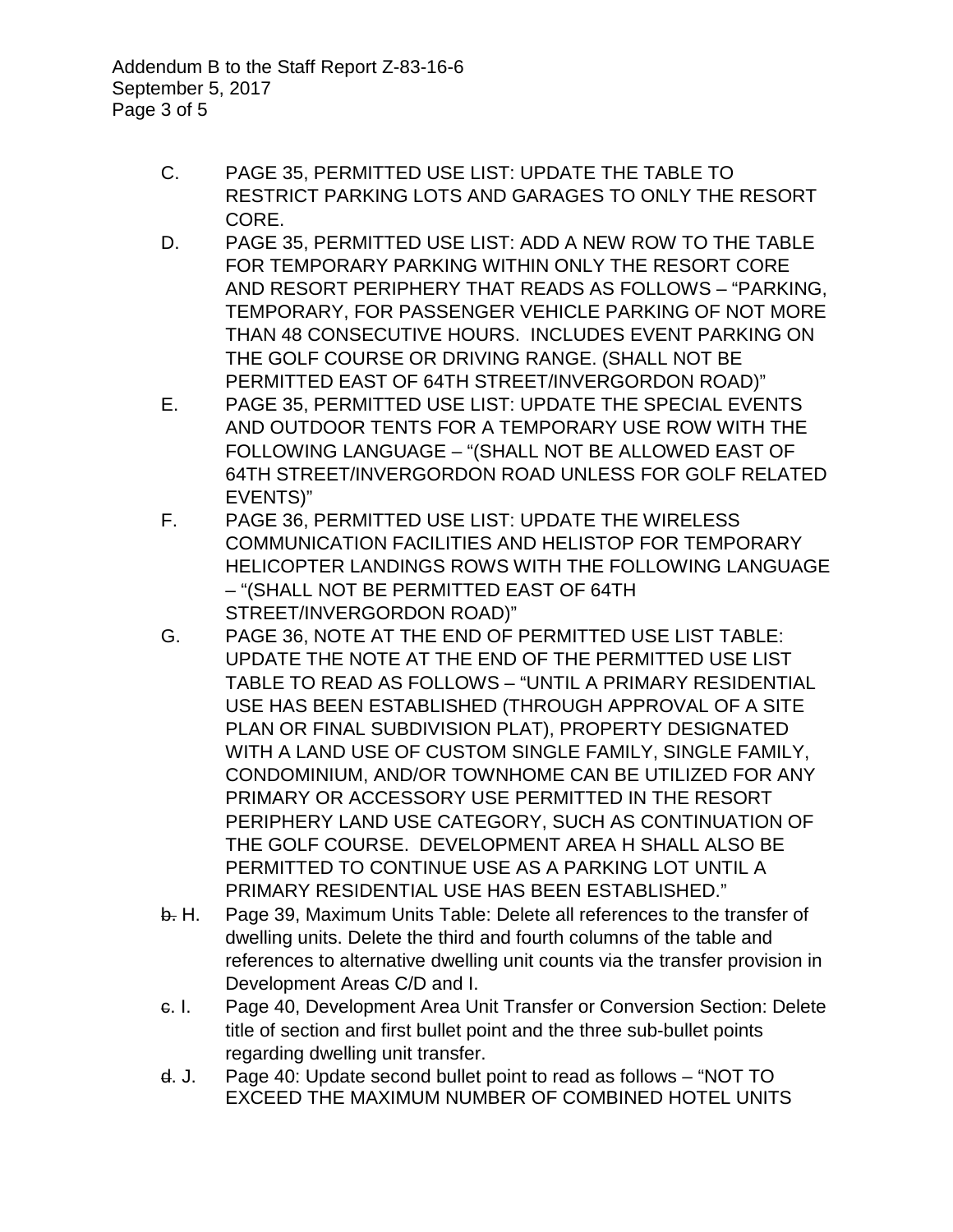Addendum B to the Staff Report Z-83-16-6 September 5, 2017 Page 4 of 5

> AND DWELLING UNITS OF 1,003 FOR THE ENTIRE PUD, UNCONSTRUCTED DWELLING UNITS SHALL BE PERMITTED TO BE UTILIZED converted and transferred to AS a new hotel room or casita with the following restrictions". Update the subsequent bullet point to read as follows – "UNCONSTRUCTED Ddwelling units from any Development Area OUTSIDE OF THE RESORT CORE may be converted to a hotel room / casita and transferred-ASSIGNED to another Area Development Areas A, I and J within the Resort Core. Converted and transferred hotel room / casitas may only be received by Development Area A (Resort Core only), I or J."

- e. K. Page 45, Development Area Perimeter and Interior / Common Space Landscape. Update the first sentence to read as follows: "The following minimum LANDSCAPING standards for any new Interior / Common Space landscaping AND DEVELOPMENT AREA PERIMETER NOT ON AN ARTERIAL STREET shall apply".
- f. L. Page 53, Development Area C/D: Delete "237 Residential Units if maximum transfer occurs pursuant to Section G of this PUD"
- g. M. Page 53, Development Area C/D: In the second table, update the standard in the fifth row to read as follows: "No structure south of the 54' 48' building height line shall exceed 54' maximum (4 stories ) AND 48 FEET IN BUILDING HEIGHT.
- h. N. Page 53, Development Area C/D: Update map graphic to change 54' Maximum to 48' Maximum.
- O. PAGE 55, DEVELOPMENT AREA F: UPDATE THE DEVELOPMENT STANDARDS TABLE TO REQUIRE A MINIMUM 15' SIDE YARD SETBACK FOR THE PRIMARY STRUCTURE AND ALL ACCESSORY STRUCTURES ALONG THE SOUTHERN BOUNDARY OF THE DEVELOPMENT AREA.
- $F.$  Page 95: Add legal descriptions for each of the Development Areas.
- 2. Prior to the submittal of any minor amendment to the PUD the applicant shall provide notice to all neighborhood associations registered with the City of Phoenix located within a half mile of the boundaries of the PUD. In all cases, the notification shall be provided to the Arcadia Camelback Mountain Neighborhood Association. Notices shall be provided by certified letter with return receipt sent not less than 14 calendar days prior to the minor amendment submittal and affidavit of notice shall be included with the submittal to the City of Phoenix.
- 3. The applicant shall submit a Traffic Impact Study to the Street Transportation Department and the Planning and Development Department prior to preliminary site plan review. The applicant shall be responsible for any dedications and required improvements as